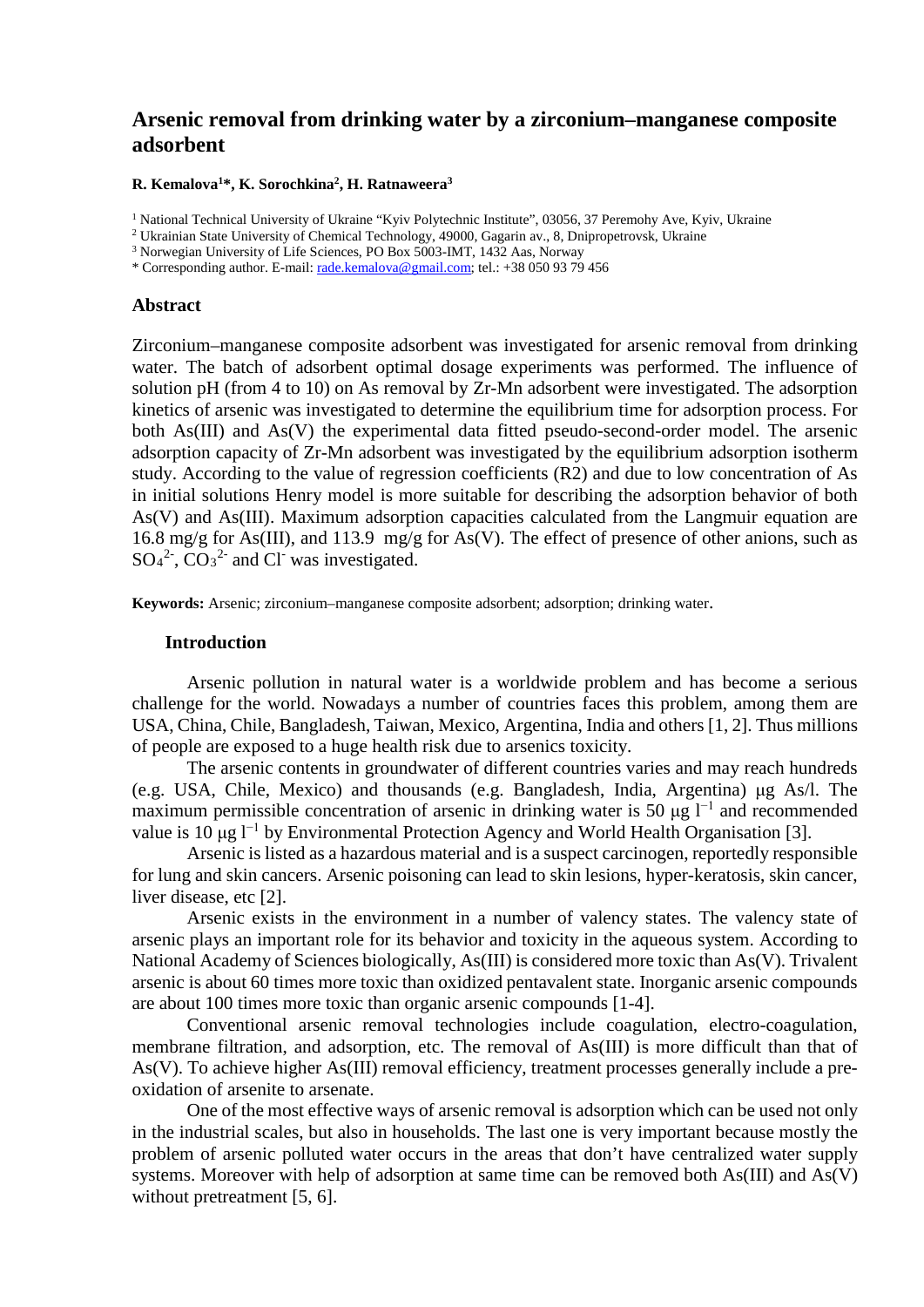As sorbents for arsenic removal are often used an activated carbon, oxides and hydrated oxides of metals. Many of them are not used in their pure form due to the low strength, low selectivity to ions of As (III) or high price. Materials based on iron and aluminum oxides are commonly used. But they have a fairly low capacitance towards arsenite and, in the case of iron, low strength and resistance to aggressive environments, which reduces their areas of application.

Hydrated zirconium oxide has a unique selectivity towards multivalent anions (such as arsenates, arsenites, phosphates, borates, carbonates, chromates, molybdates) due to hydroxylhydrate cover and a positive surface charge. Furthermore, hydrated zirconium oxide is steady against influence of acids, alkalis, oxidant and reductant, that favorably allocates it against the background other materials for the arsenic removal.

For improving of sorption and physico-chemical properties of the adsorbents binary compositions absorbents are used [4, 7].

#### **1. Methods and materials**

#### *1.1 Materials*

The zirconium-manganese фвыщкиуте was prepared according to the following procedure: initial solution of salts  $(ZrOCl<sub>2</sub>, MnCl<sub>2</sub>)$  with concentration of metal  $C(Me) = 1M$  were mixed with ions under molar ratio Zr:Mn=10:1. The mixture was heated to 100°C in the presence of urea under molar ratio Me: $CO(NH_2)$ <sub>2</sub> = 1:3. The obtained sol was dropped into the double layer solution (oil and alkali) to form a gel structure of wet adsorbents. The metal hydroxide grains were washed with deionized water and dried at 200°C for 24 h.

The arsenic solutions were prepared with concentration around of 4 g/L.  $\text{Na}_2\text{HAsO}_4 \times 7\text{H}_2\text{O}$ was used to prepare Arsenic (V) solution.  $Na<sub>2</sub>AsO<sub>2</sub>$  was used to prepare Arsenic (III) solution. Samples of contaminated water with different concentrations were prepared by mixing Arsenic (III) and Arsenic (V) solutions with tap water.

## *1.2 Adsorption experiments*

The batch of adsorbent optimal dosage experiments was performed in glass bottles containing 250 mL of arsenic contaminated water and the dose of adsorbent: 0.05; 0.1; 0.15; 0.2;  $0.25$ ;  $0.3$  g.

The samples were mixed for 18 hours on a magnetic stirrer at room temperature.

Adsorption isotherm studies were conducted. Initial solution concentrations varied from 100 to 300 μg/L. The experiment was performed due to the following procedure. In each sample 0.05 g of adsorbent was loaded in glass bottles and 250 mL of arsenic contaminated water was added. The solutions were mixed for 18 h on a magnetic stirrer at room temperature.

To study the influence of coexisting anions to 250 mL of water samples with concentration varying from 100 to 300  $\mu$ g/L such anions as  $SO_4^2$ ,  $CO_3^2$  and Cl were added. The concentration of coexisting anions 1 mmol/L. The amount of adsorbent in each test was 0.05 g. The solutions were stirred for 18 h at room temperature.

The kinetic study was conducted. In each test 0.05 g of adsorbent was loaded to a glass vessel and 250 mL of water (concentration of arsenic 100 μg/L) was added. Water samples were stirred for different time from 0.5 to 18 h.

In order to study the effect of pH on adsorption process the initial pH of water samples (100 μg As/L) was adjusted by adding HCl and NaOH in interval from 4 to 10.

#### *1.3 Analytical methods*

Mass-spectrometry method was used to determine arsenic concentration in water samples. The samples were analysed on an Agilent 8800 ICP-MS mass-spectrometer.

The analysis in a mass-spectrometer gives the concentrations of total arsenic. So for determination of As(III) and As(V) the following procedure was used. The samples of analysed water (200-250 ml) were passed through an ion exchange column (Dowex 21K XLT Resin), As(V)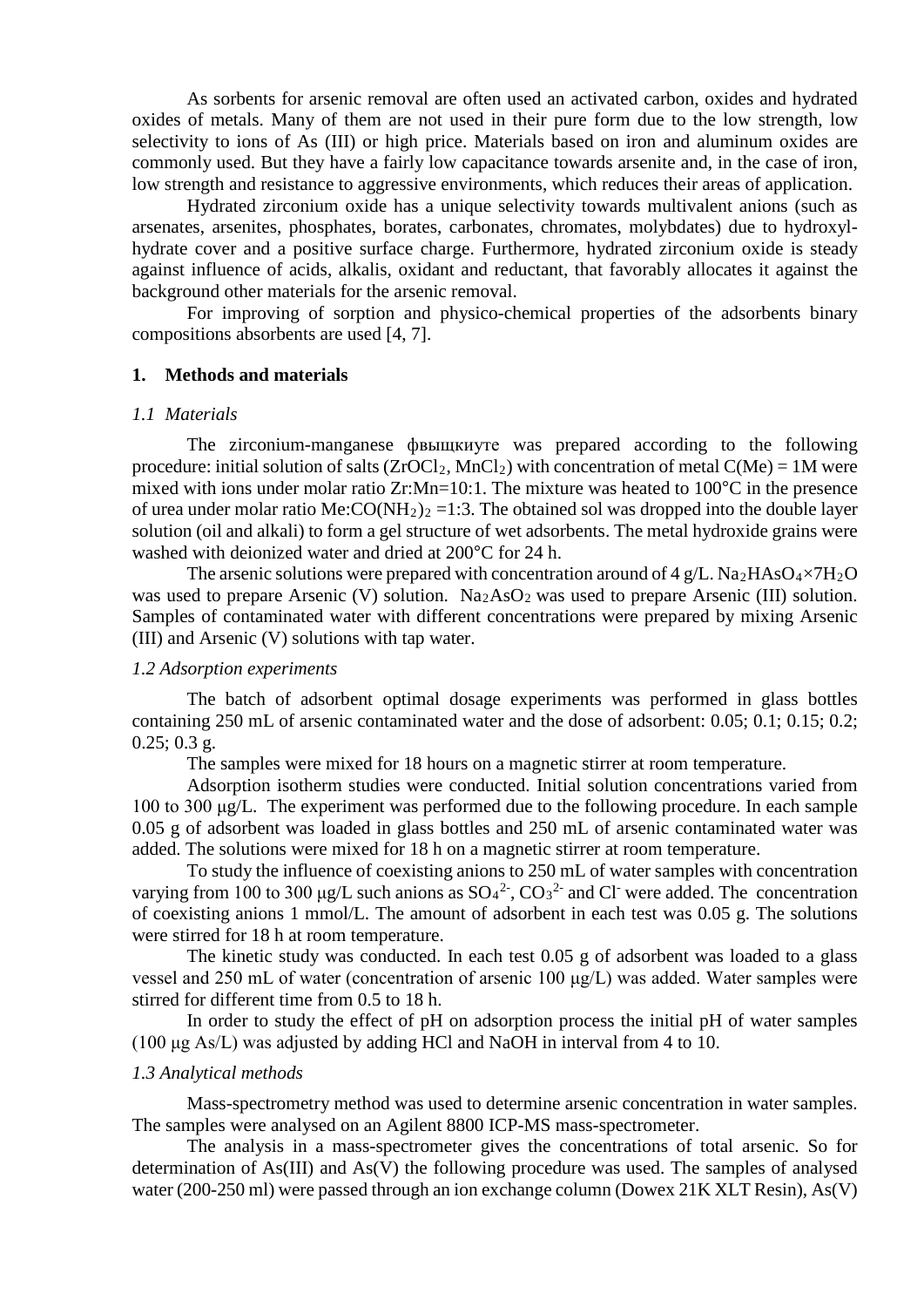is adsorbed by resin, and As(III) remains in the water. Thus two samples are taken for the analysis: the sample taken before the ion exchange column gives the concentration of total arsenic in water, and the sample taken after the ion exchange column gives the concentration of As (III). The concentration of As(V) is determined by the difference between them As(tot) and As(III).

## **2. Results and discussion**

#### *2.1 Effect of adsorbent dose*

As expected the arsenic removal efficiency grows as the amount of adsorbent increases. Although the removal efficiency doesn't change significantly: from 97.5% ( $m_{ads} = 0.05g$ ) to 99.6%  $(m_{ads} = 0.3 \text{ g})$  (fig. 1). Thus even the smallest amount of sorbent  $m_{ads} = 0.05g$  gives very high efficiency and residual amount of total arsenic is 2.9 μg/L, which requires WHO standards for arsenic concentration in drinking water.





**Figure 1.** Effect of adsorbent dose on As removal.

#### *2.2 Effect of pH*

The influence of solution pH (from 4 to 10) on As removal by Zr-Mn adsorbent were investigated.

The effect of pH on the adsorption of  $As(III)$  and  $As(V)$  is shown in Fig. 2.

pH plays a significant role in adsorption processes, because the arsenic species and properties of the adsorbents surface strongly depend on the water pH value [5, 7, 8].

It is evident from the graph that the highest removal was reached under pH<5.

As(III) and As(V) species could coexist during whole process due to redox reaction. At  $pH > 7.5$  the adsorbent is positively charged and thus favorably attracts the dominant As(V), contributing to the higher removal efficiency at this pH range.

pH value during the process did not change significant within initial pH from 6 to 8. Removal percentage of As maintained above 95%. The residual content of total arsenic did not exceed 4.6 μg As/L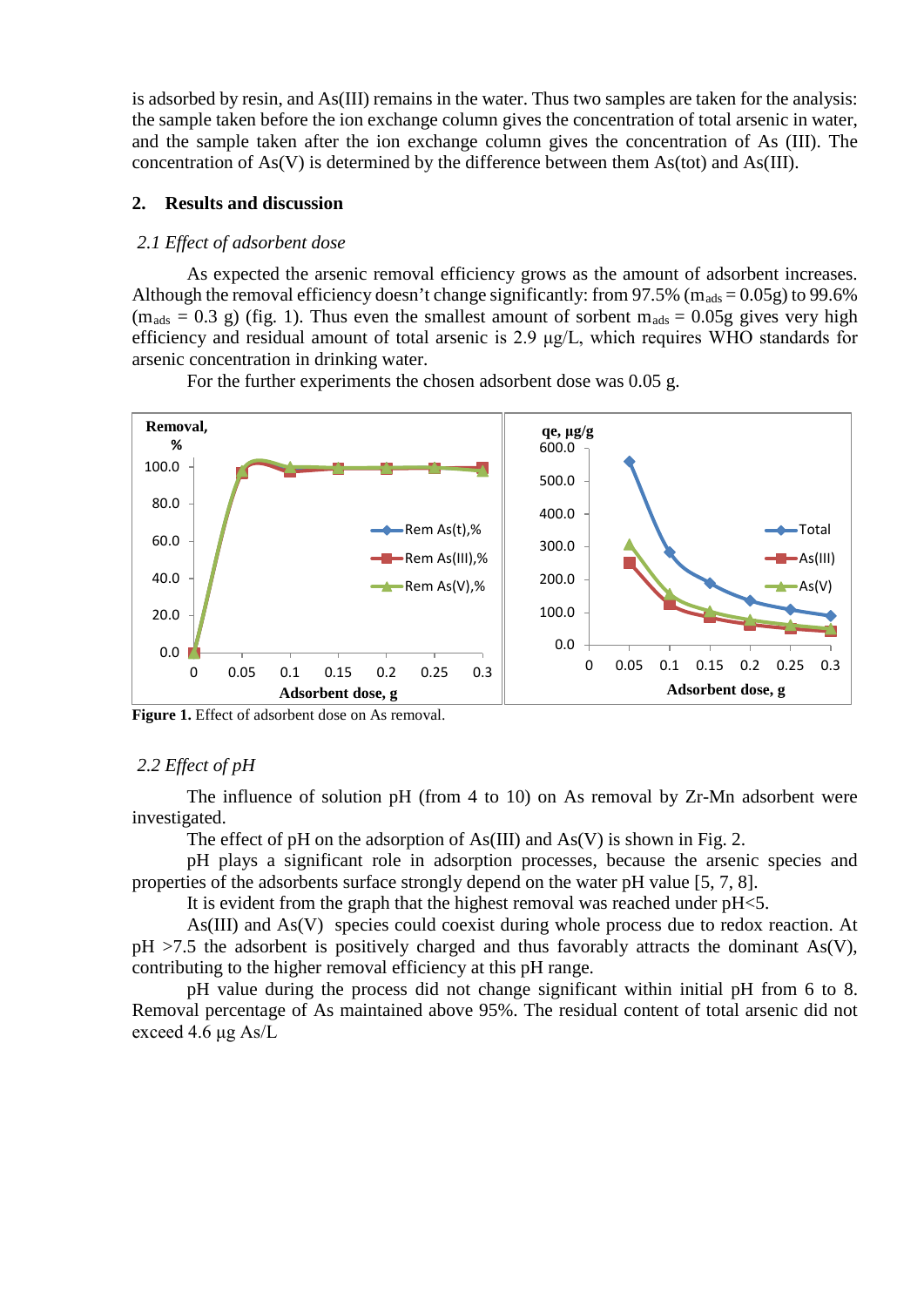

Figure 2. Effect of pH on As(V) and As(III) adsorption.

## *2.3 Kinetics of adsorption*

The adsorption kinetics of arsenic was investigated to determine the equilibrium time for adsorption process. Fig. 3a shows the change of adsorbed arsenic as a function of contact time.

Adsorption process could be divided into two steps. In the first step, the adsorption rate was fast, and over 80% of the removal efficiency for both As(III) and As(V) was achieved within 1 hour, although the adsorption of As(V) happened more quickly than As(III).

After 12 hours removal efficiency was over 96 % for both As(III) and As(V). For both As(III) and As(V) the experimental data fitted pseudo-second-order model, which indicates that the adsorption process might be chemisorption.

Pseudo-second-order kinetic model was used to simulate the kinetics (Fig. 3b).

$$
\frac{t}{q_t} = \frac{1}{k_2 q_e^2} + \frac{t}{q_e},
$$
 (1)

 $k_2$  is the rate constant for pseudo-second order reaction (g/(mg min));  $q_e$  and  $q_t$  are the amounts of solute adsorbed at equilibrium and at any time t (mg/g), respectively [8].

The kinetics parameters are summarized in Table 1. The values of regression coefficients (R2) show that the experimental data fits the pseudo-second-order model.

The value of  $k_2$  for As(V) adsorption is higher than for As(III) adsorption under the same experimental conditions, confirming that the removal of As(V) was faster than As(III) [8].

**Table 1** Kinetics parameters for As(V) and As(III) adsorption

|                        | $q_e \lfloor \mu g/g \rfloor$ | $K_2$<br>$[g/(mg*min)]$ | R <sub>2</sub> |  |
|------------------------|-------------------------------|-------------------------|----------------|--|
| $A(III)$ , $\mu g/g$   | 271,7391                      | 0,294483                | 0.9999         |  |
| $A(V)$ , $\mu g/g$     | 317,4603                      | 1,130125                | 0,9999         |  |
| $A(total)$ , $\mu g/g$ | 588,2353                      | 0,242653                | 0,9999         |  |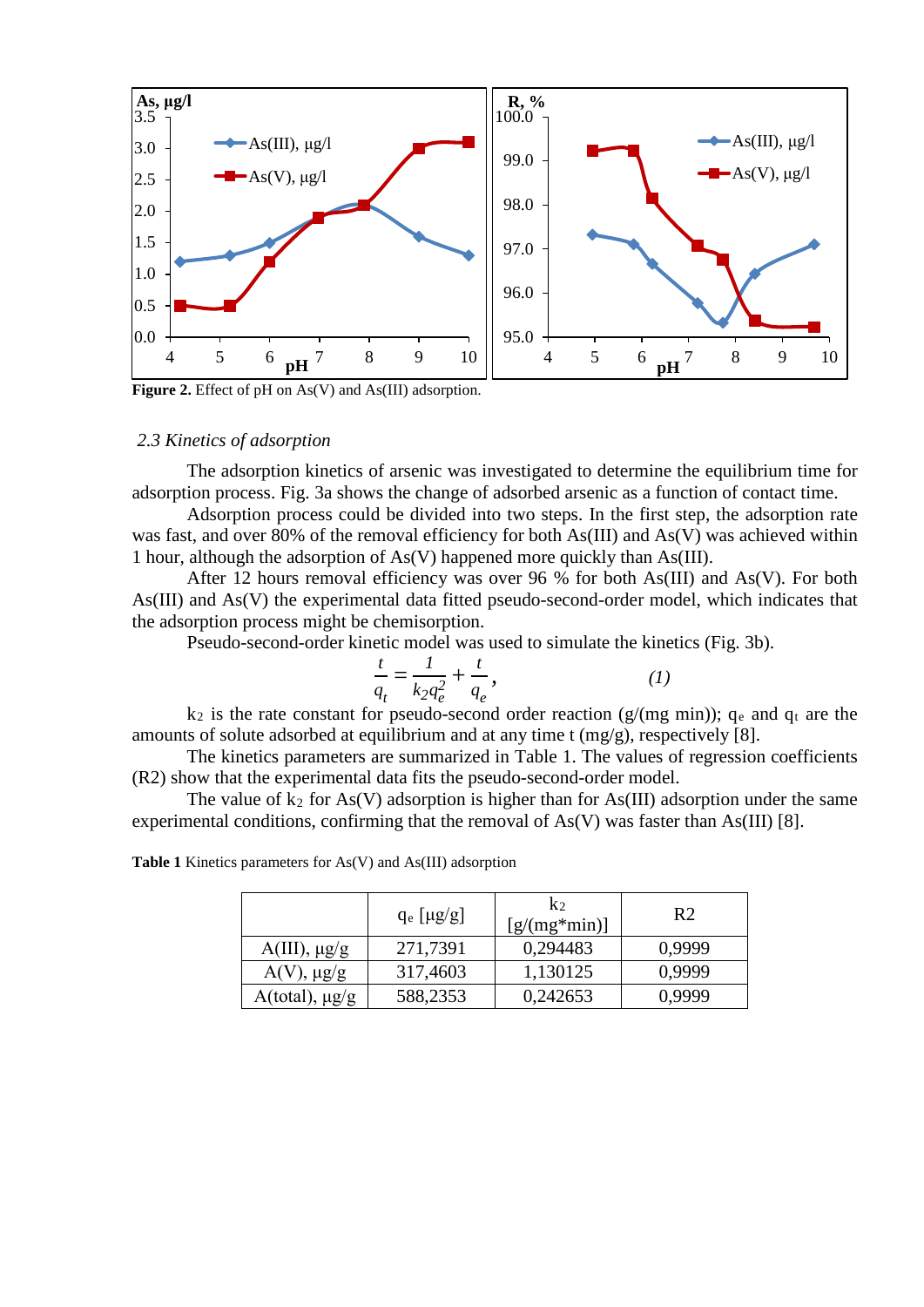

**Figure 3** Kinetics of arsenic removal

#### *2.4 Adsorption isotherm*

The arsenic adsorption capacity of Zr-Mn adsorbent was investigated by the equilibrium adsorption isotherm study. Concentration of initial solution varied from 100 to 300 μg As(tot)/L.

The Henry, Langmuir and Freundlich models were used to describe the adsorption isotherms (see Figs. 4 a, b, c), which are described by the following equations respectively: *q=KC; (2)*

$$
q = Kc,
$$
\n
$$
\frac{1}{q_e} = \frac{1}{q_m b} \cdot \frac{1}{C_e} + \frac{1}{q_m} \quad ; \tag{3}
$$
\n
$$
ln q_e = \frac{1}{n} ln C_e + ln K; \tag{4}
$$

where  $q_e$  is the amount of arsenic adsorbed at equilibrium (mg/g),  $C_e$  is the equilibrium adsorbate concentration (mg/L),  $q_{max}$  and *b* are maximum adsorption capacity and adsorption reaction constants, respectively, Freundlich constants *K* and *1/n* are the adsorption capacity and adsorption intensity respectively [9, 10].

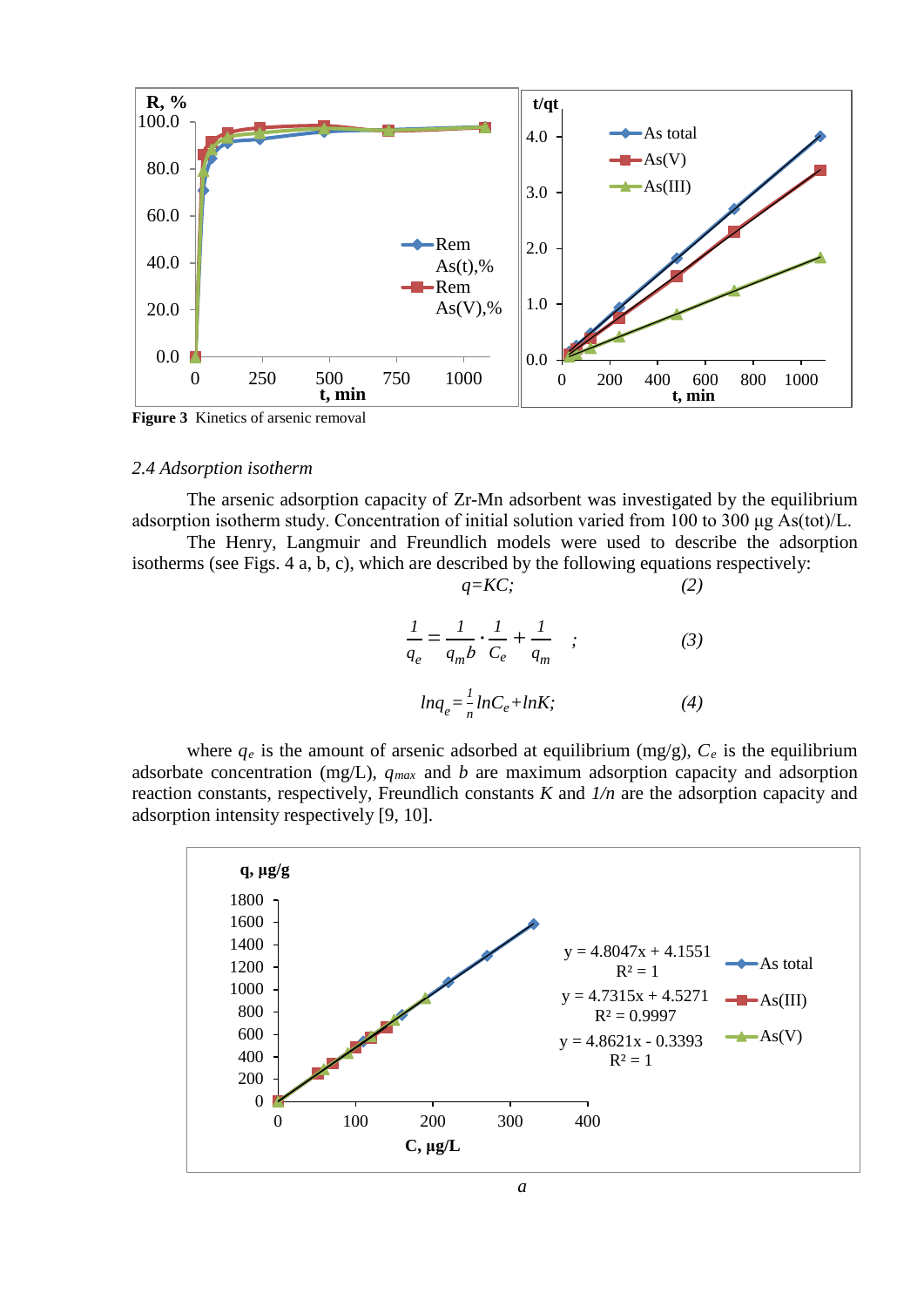

**Figure 4** Henry (*a*), Langmuir (*b*) and Freundlich (*c*) adsorption isotherms

The adsorption parameters calculated from the isotherms are presented in Table 2. According to the value of regression coefficients (R2) and due to low concentration of As in initial solutions Henry model is more suitable for describing the adsorption behavior of both As(V) and  $As(III).$ 

Constants of adsorption for As(III) and As(V) differ insufficiently, which means that for both As(III) and As(V) adsorption process runs the same way.

Maximum adsorption capacities calculated from the Langmuir equation are 16.8 mg/g for As(III), and 113.9 mg/g for As(V).

| As species | Lengmuir model |           | Freundlich model |        |         | Henry model |        |        |
|------------|----------------|-----------|------------------|--------|---------|-------------|--------|--------|
|            | qm, mg/g       |           | R2               |        |         | R2          |        | R2     |
| As(t)      | 76,68712       | 0.0639206 |                  | 0.7108 | 1.01215 |             | 4.8047 |        |
| As(III)    | 16,80672       | 0,2940304 | 0.9999           | 0,7357 | .02881  | 0,99986     | 4,7315 | 0,9997 |
| As(V)      | 113,8952       | 0,0428613 | 0,9999           | 0,688  | 1,001   | 0,9999      | 4,8621 |        |

**Table 2** Henry, Langmuir and Freundlich adsorption isotherm parameters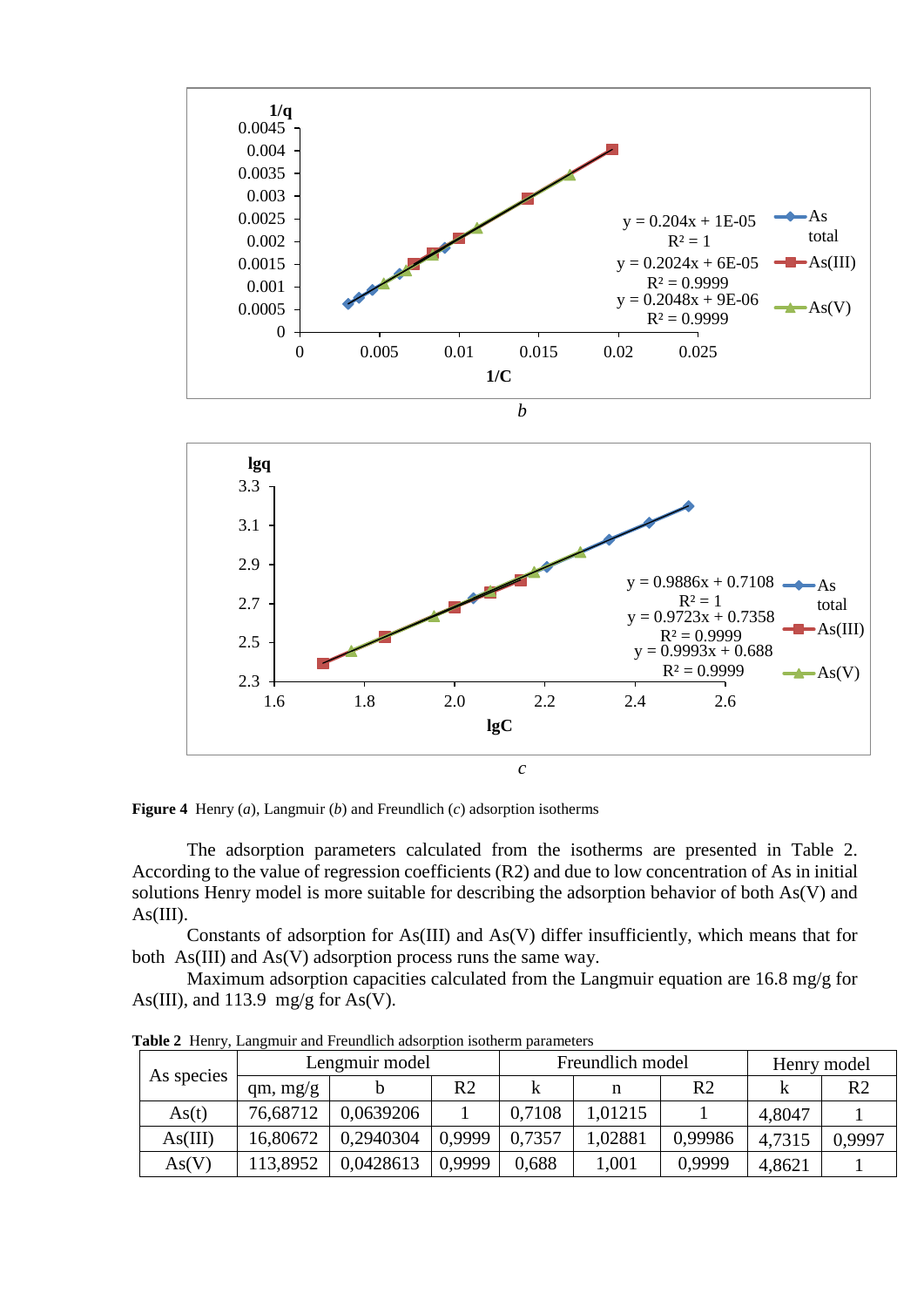## *2.5 Effect of coexisting anions*

In natural water several components might exist, which could compete with As for the available adsorption sites or interact with As itself and thus decrease the arsenic removal efficiency.

The effect of presence of other anions, such as  $SO_4^2$ ,  $CO_3^2$  and Cl at concentration of anions 1 mmol/L was investigated. The results are presented at Fig. 5.

As removal efficiency decreased insufficiently. Although Carbonate anion had greater influence on adsorption process, especially adsorption of As(V) in comparison with Sulfate and Chlorine anions which might be caused by the competition between the carbonate and arsenic for the binding sites of the adsorbent [8, 11].



**Figure 5** Effects of coexisting anions on As(V) (*a*), As(III) (*b*) and total arsenic (*c*)removal

#### **3 Conclusions**

Zirconium–manganese composite adsorbent was investigated as for arsenic removal from drinking water. Mass-spectrometry method was used to determine arsenic concentration in water samples. The samples were analysed on an Agilent 8800 ICP-MS mass-spectrometer.

The batch of adsorbent optimal dosage experiments was performed in glass bottles